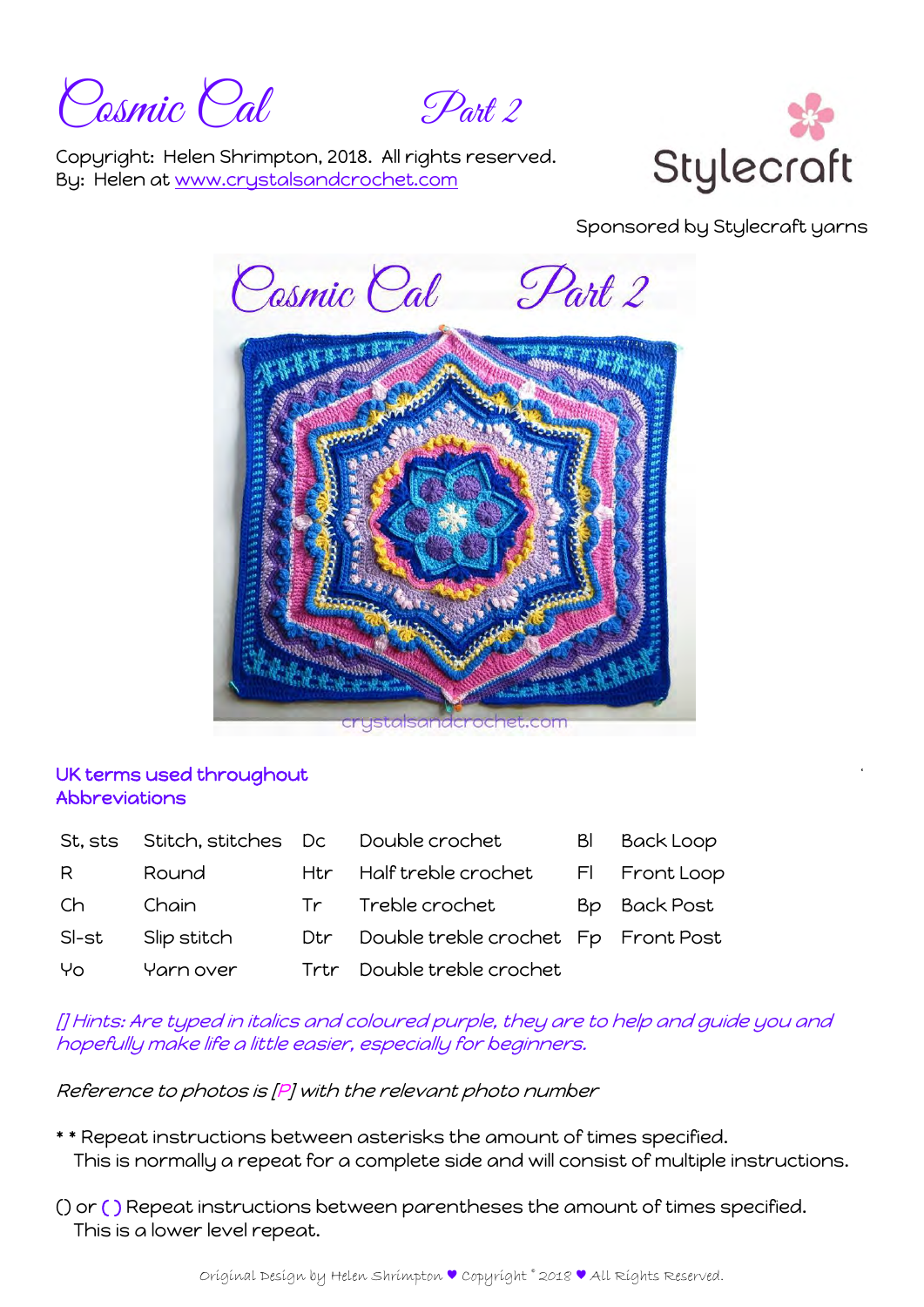## Special Stitches

Dtr Cluster: Yo twice, insert hook into indicated st/sp, yo and pull through 2 loops twice. Repeat twice more, in same st/sp. (4 loops on hook), yo and pull through all 4 loops.

# Hint: 3rd and 10th dc between cluster groups fall in point sts.

31. Join with a standing dc in  $6<sup>th</sup>$  dc before any point dc,  $[P1]$ \*7 ch, miss next 11 sts, dc in next 25 sts, [P2]

(miss next 3 sts, in next st ((dtr cluster, 3 ch) twice, dtr cluster), miss next 3 sts, dc in next st) 6 times, [P3]

miss next 2 sts, in next st [*fpdtr5tog*] ((dtr cluster, 3 ch) twice, dtr cluster), miss next 2 sts [P4]

(dc in next st, miss next 3 sts, in next st ((dtr cluster, 3 ch) twice, dtr cluster), miss next 3 sts) 6 times, dc in next 25 sts. \* [P5,6]

Repeat from \* to \* twice, omit last dc.

Join to standing dc, fasten off, and secure ends.

#### Flip 7ch to back of work.

Stitch count: per repeat: 62 dc, 13 groups of 3 dtr clusters and  $2 \times 3$  ch spaces each.



Original Design by Helen Shrimpton ♥ Copyright © 2018 ♥ All Rights Reserved.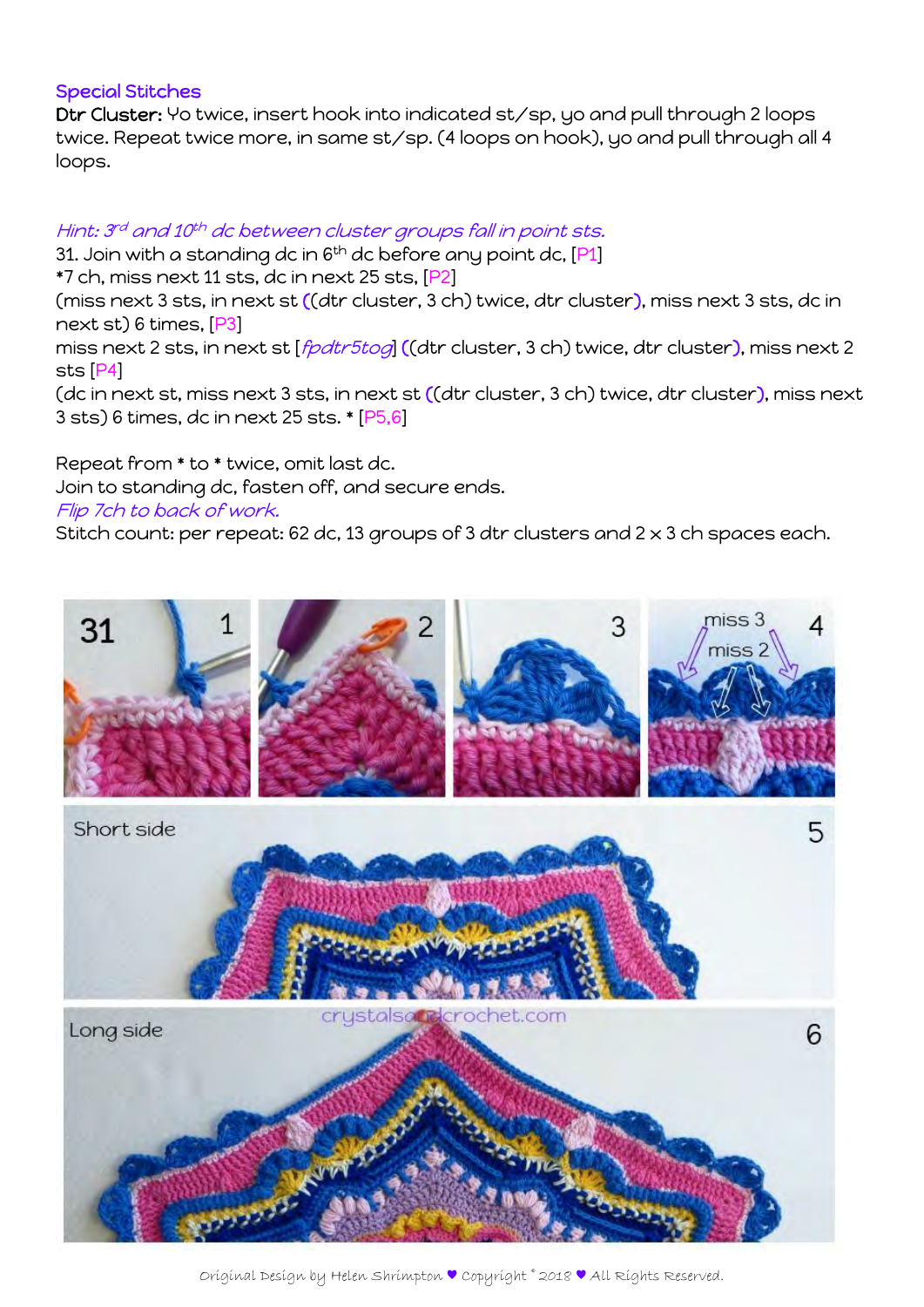32. Join with a standing dc in last dc before any 7 ch space, [P1] \*9 dc in 7 ch space, catching 5<sup>th</sup> dc through 2 ch space R27 [P2,3], dc in next 25 sts, ((fpdc around next cluster, 3 dc in next 3 ch space) twice, [P4] fpdc around next cluster, dc in next st) 13 times, dc in next 24 sts. \*[P5,6]

Repeat from \* to \* twice, omit last dc. Join to standing dc with a sl-st. Stitch count: per repeat: 149 dc, 39 fpdc.

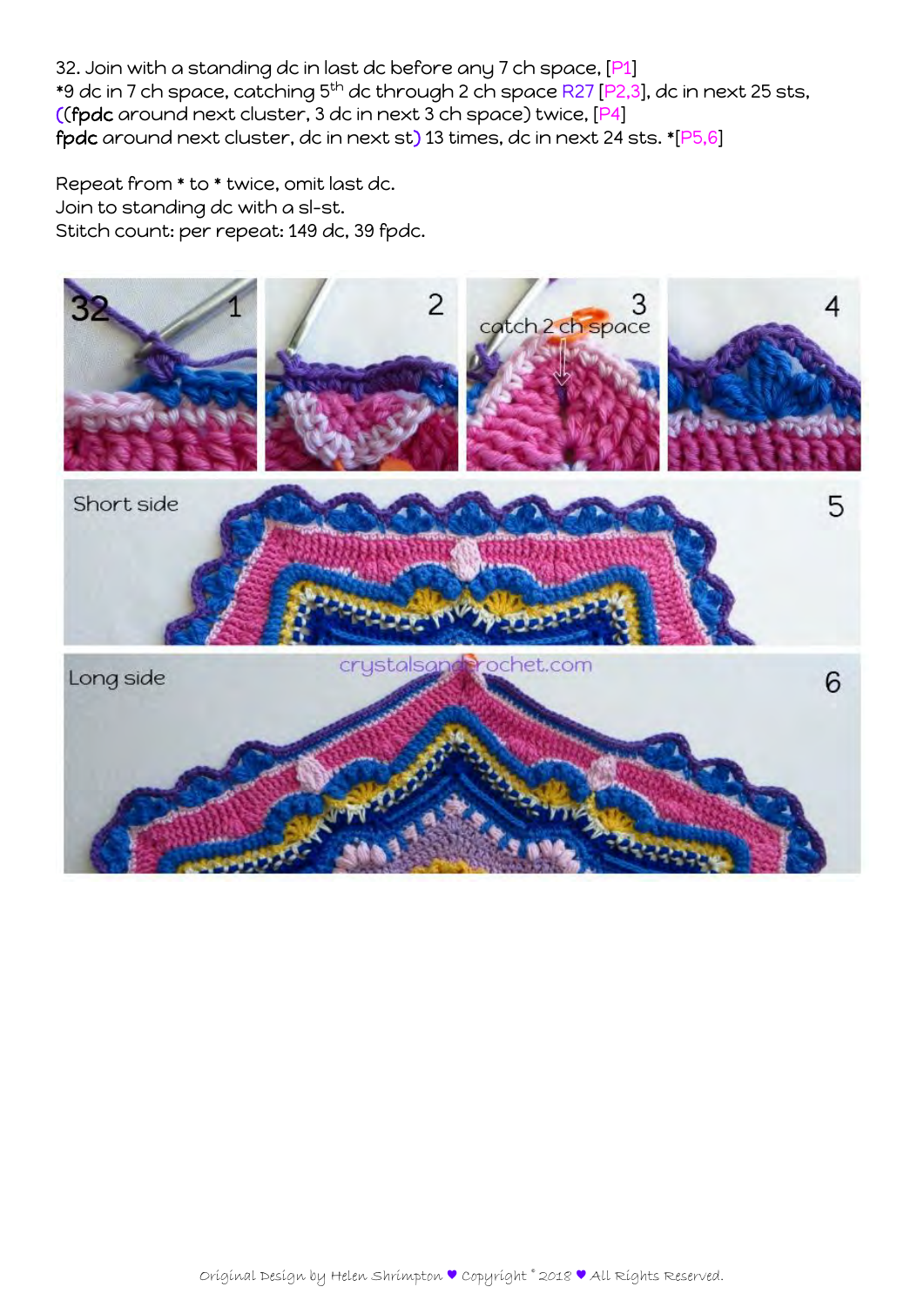33. 1 ch and dc in same st, dc in next 32 sts, [P1]

\*(dc3tog over next 3 sts [P2], dc in next 3 sts, 3 dc in next st, dc in next 3 sts) 13 times, [P3] dc3tog over next 3 sts, dc in next 55 sts. \*[P4,5]

Repeat from \* to \* twice, omit last 33 dc. Join to 1st dc with a sl-st. Stitch count: per repeat: 172 dc, 14 dc3tog.

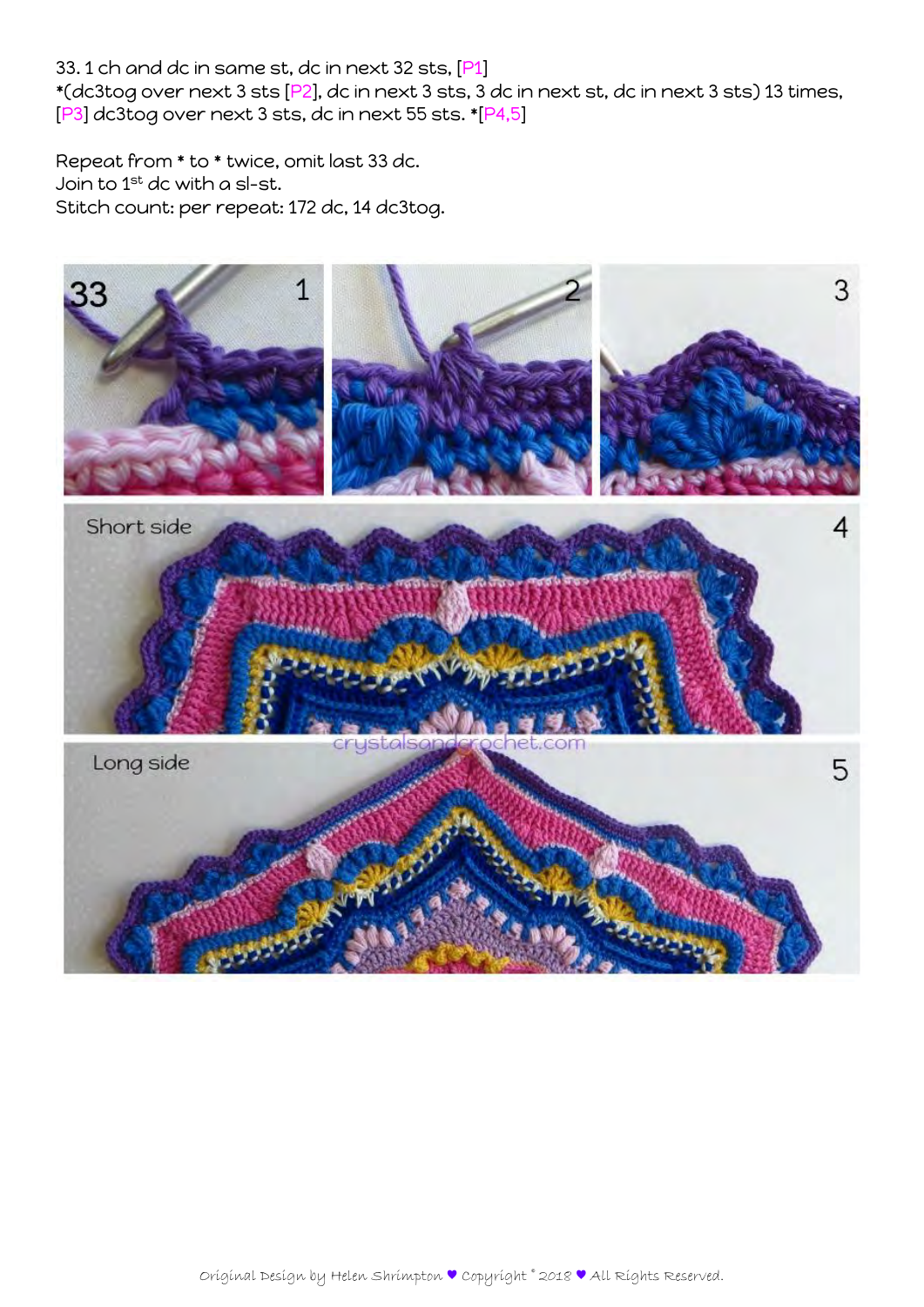# 34. 1 ch and dc in same st [P1], dc in next 31 sts,

\*(dc3tog over next 3 sts, dc in next 3 sts, 3 dc in next st, dc in next 3 sts) 13 times, [P2] dc3tog over next 3 sts, dc in next 53 sts. \* [P3,4]

Repeat from \* to \* twice, omit last 32 dc. Join to 1st dc, fasten off, and secure ends. Stitch count: per repeat: 170 dc, 14 dc3tog.

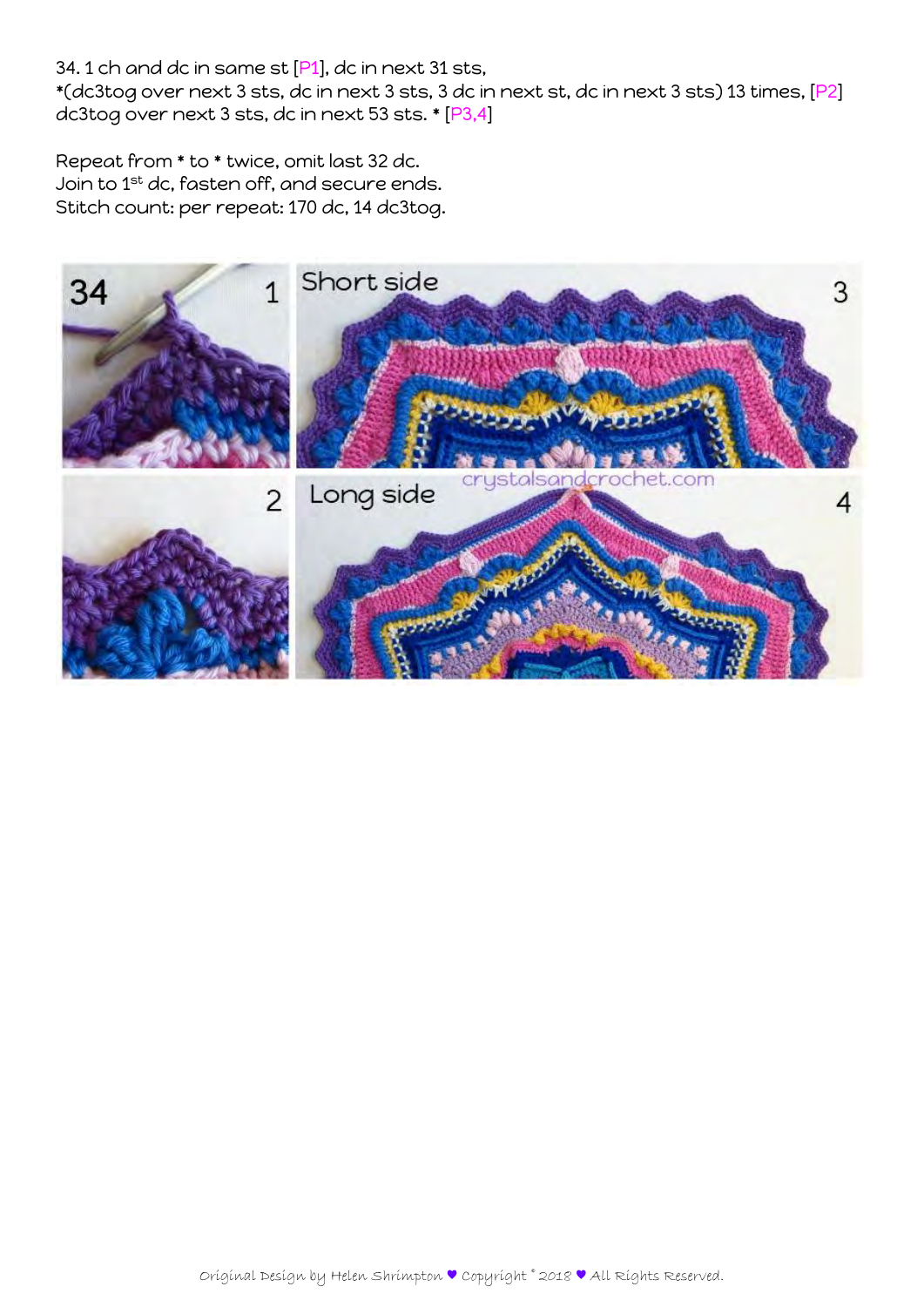Place stitch markers as follows: 1<sup>st</sup> marker R34 in line with dc catching through R27 [P1], this will also be in line with 2<sup>nd</sup> dc in point R30, also mark this stitch. These markers will be essential to your starting points in the next few rounds. You will now be working long and short sides; stitch markers are placed on long side.

35. \*Long side: Join with a standing dc in 22<sup>nd</sup> st after marked st R34 [*do not include* marked st in count [P2], htr in next st, tr in next 2 sts, dtr in next 3 sts, tr in next 2 sts, htr in next st, [P3]

(dc in next st, htr in next st, tr in next 2 sts, dtr3tog over next 3 sts, tr in next 2 sts, htr in next st) twice, [P4]

dc in next st, htr in next st, tr in next 2 sts, dtr in next 3 sts, tr in next 2 sts, htr in next st, dc in next st, [P5]

Short side: (htr in next st, tr in next 2 sts, dtr3tog over next 3 sts, tr in next 2 sts, htr in next st, dc in next st) 6 times,

Long side: htr in next st, tr in next 2 sts, dtr in next 3 sts, tr in next 2 sts, htr in next st, (dc in next st, htr in next st, tr in next 2 sts, dtr3tog over next 3 sts, tr in next 2 sts, htr in next st) twice,

dc in next st, htr in next st, tr in next 2 sts, dtr in next 3 sts, tr in next 2 sts, htr in next st, dc in next st, cut yarn, and fasten off. \* [P6] Hint: you will have 21 sts left before marker.

Repeat from \* to \* twice. Stitch count: long side: 9 dc, 16 htr, 32 tr, 12 dtr, 4 dtr3tog. Short side: 6 dc, 12 htr, 24 tr, 6 dtr3tog.

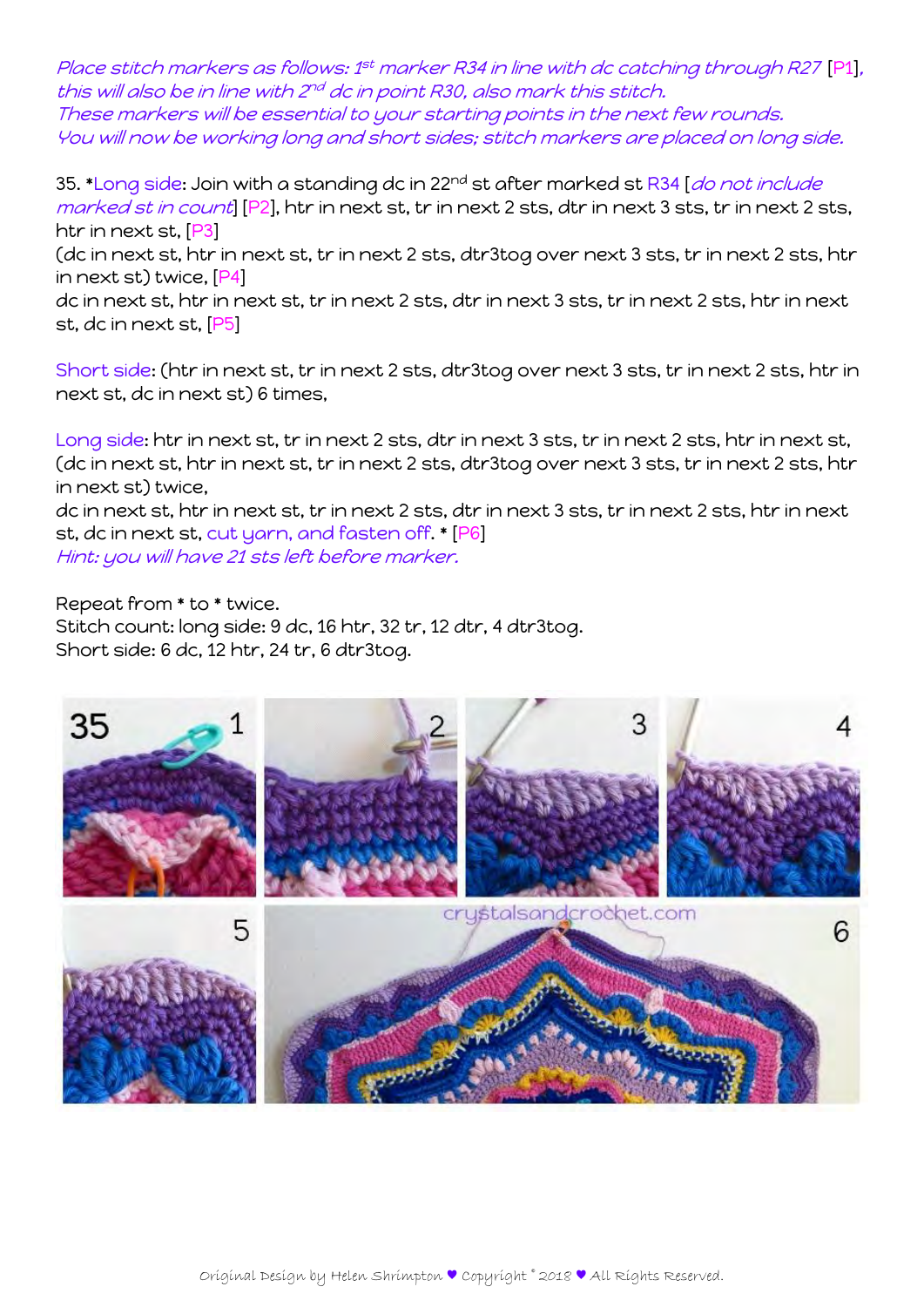36. \*Long side: Join with a standing dc in 20<sup>th</sup> st after marked st R34 [P1], htr in next st, dc in next 3 sts, htr in next 7 sts, tr in next 14 sts, dtr in next 7 sts,

Short side: 3 dtr in next st [place marker in 1<sup>st</sup> dtr], dtr in next st, tr in next 2 sts, htr in next st, dc in next 49 sts, htr in next st, tr in next 2 sts, dtr in next st, 3 dtr in next st [place marker in 3rd dtr], [P2]

Long side: dtr in next 7 sts, tr in next 14 sts, htr in next 7 sts, dc in next 3 sts, htr in next st R34, dc in next st, cut yarn, and fasten off. \* [P3]

Repeat from \* to \* twice. Stitch count: Long side: 8 dc, 16 htr, 28 tr, 14 dtr. Short side: 49 dc, 2 htr, 4 tr, 8 dtr.

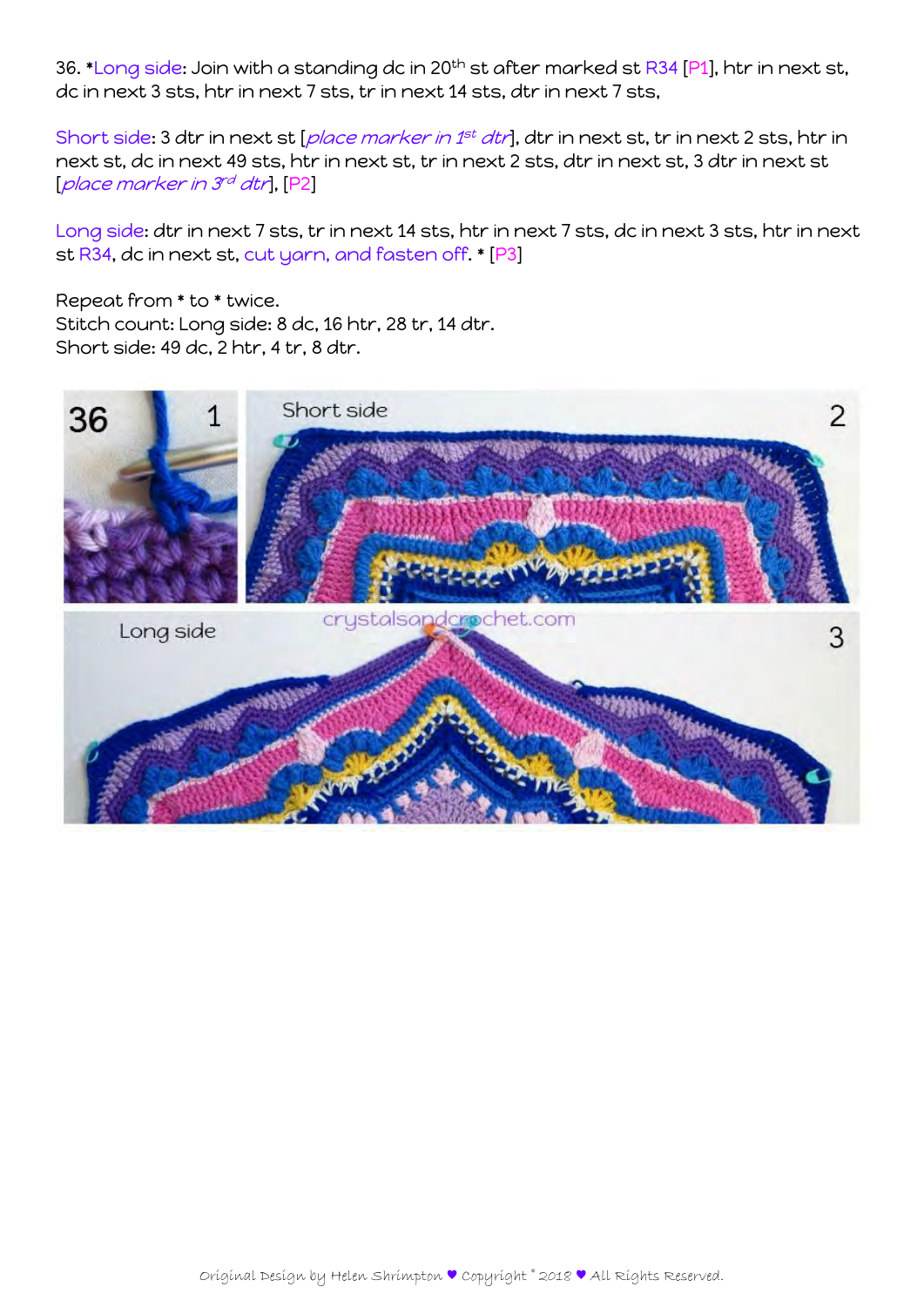37. \*Long side: Join with a standing dc in 18<sup>th</sup> st after marked st R34 [*do not include* marked st in count] [P1], htr in next st, dc in next 3 sts, 2 ch, miss next 2 sts, dc in next 2 sts

(2 ch, miss next 2 sts, htr in next 2 sts) twice,

(2 ch, miss next 2 sts, tr in next 2 sts) 4 times, 2 ch, miss next 2 sts,

Short side: in marked st (2 tr, htr) [place marker in 1<sup>st</sup> tr], (1 ch, miss next st, dc in next st) 30 times, 1 ch, miss next st, in marked st (htr, 2 tr) [place marker in  $2^{nd}$  tr], [P2]

Long side: (2 ch, miss next 2 sts, tr in next 2 sts) 4 times (2 ch, miss next 2 sts, htr in next 2 sts) twice, (2 ch, miss next 2 sts, dc in next 2 sts) twice, dc in next st, htr in next st R34, dc in next st, cut yarn, and fasten off. \* [P3]

Repeat from \* to \* twice. Stitch count: Long side: 12 dc, 10 htr, 16 tr. Short side: 30 dc, 2 htr, 4 tr,  $31 \times 1$  ch spaces.

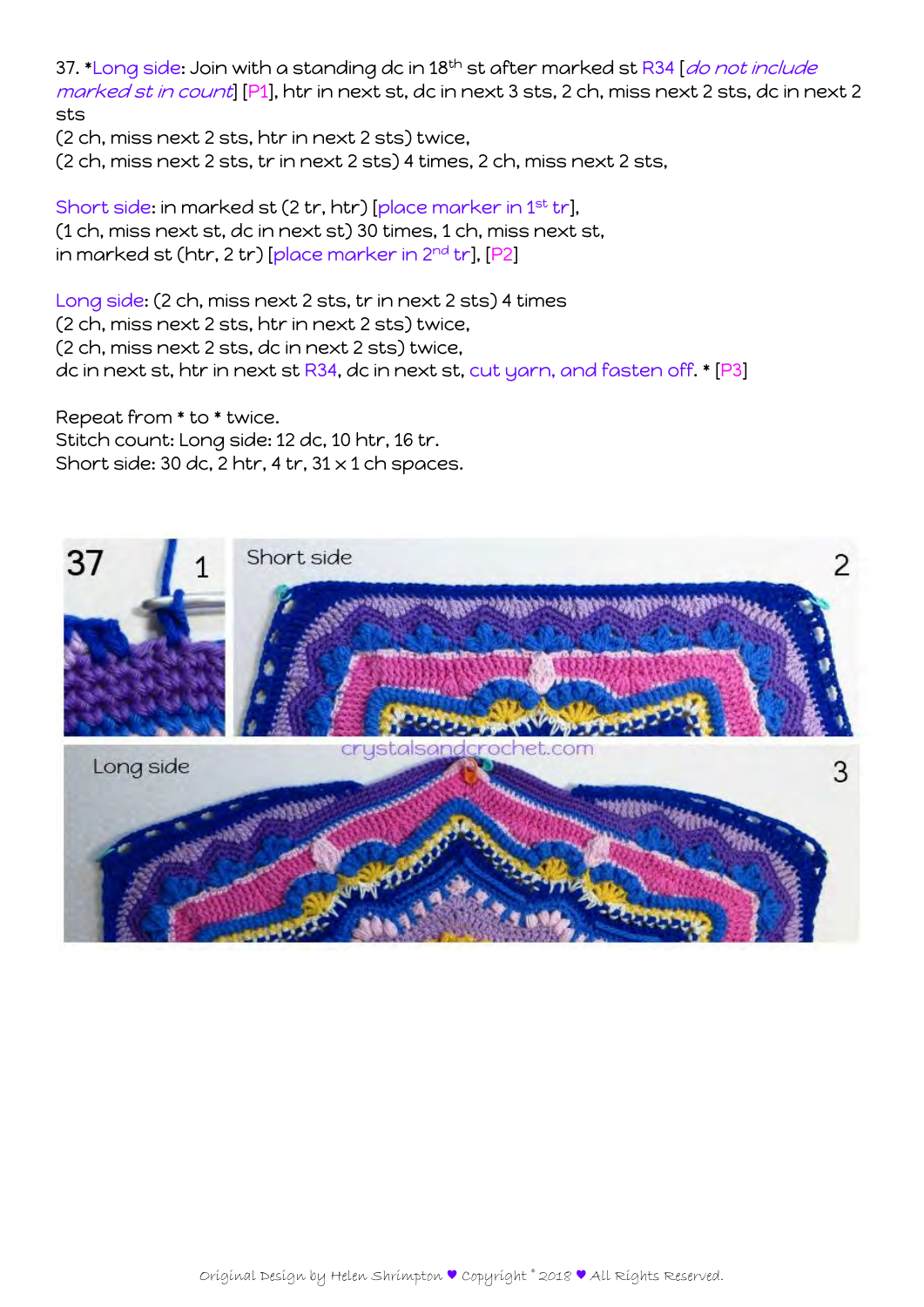## Hint: when working into any missed st, work in front of chain space.

38. \*Long side: Join with a standing dc in 16<sup>th</sup> st after marked st R34 [*do not include* marked st in count [P1], htr in next st, dc in next 5 sts, (htr in next 2 missed sts R36, dc in next 2 sts) twice, (tr in next 2 missed sts R36, dc in next 2 sts) twice, (dtr in next 2 missed sts  $R36$ , htr in next 2 sts) 3 times, dtr in next 2 missed sts  $R36$ ,

Short side: in marked st (2 htr, dc) [place marker in 1<sup>st</sup> htr], dc in next st, (1 ch, miss next st, dc in next 1 ch space) 31 times, 1ch, miss next st, dc in next st, in marked st (dc, 2 htr) [place marker in  $2^{nd}$  htr], [P2]

Long side: (dtr in next 2 missed sts R36, htr in next 2 sts) 3 times, dtr in next 2 missed sts R36,

(dc in next 2 sts, tr in next 2 missed sts R36) twice, (dc in next 2 sts, htr in next 2 missed sts  $R36$ ) twice, dc in next 5 sts, htr in next st  $R34$ , dc in next st, cut yarn, and fasten off. \* [P3]

Repeat from \* to \* twice. Stitch count: Long side: 28 dc, 22 htr, 8 tr, 16 dtr. Short side:  $35$  dc,  $32 \times 1$  ch spaces.

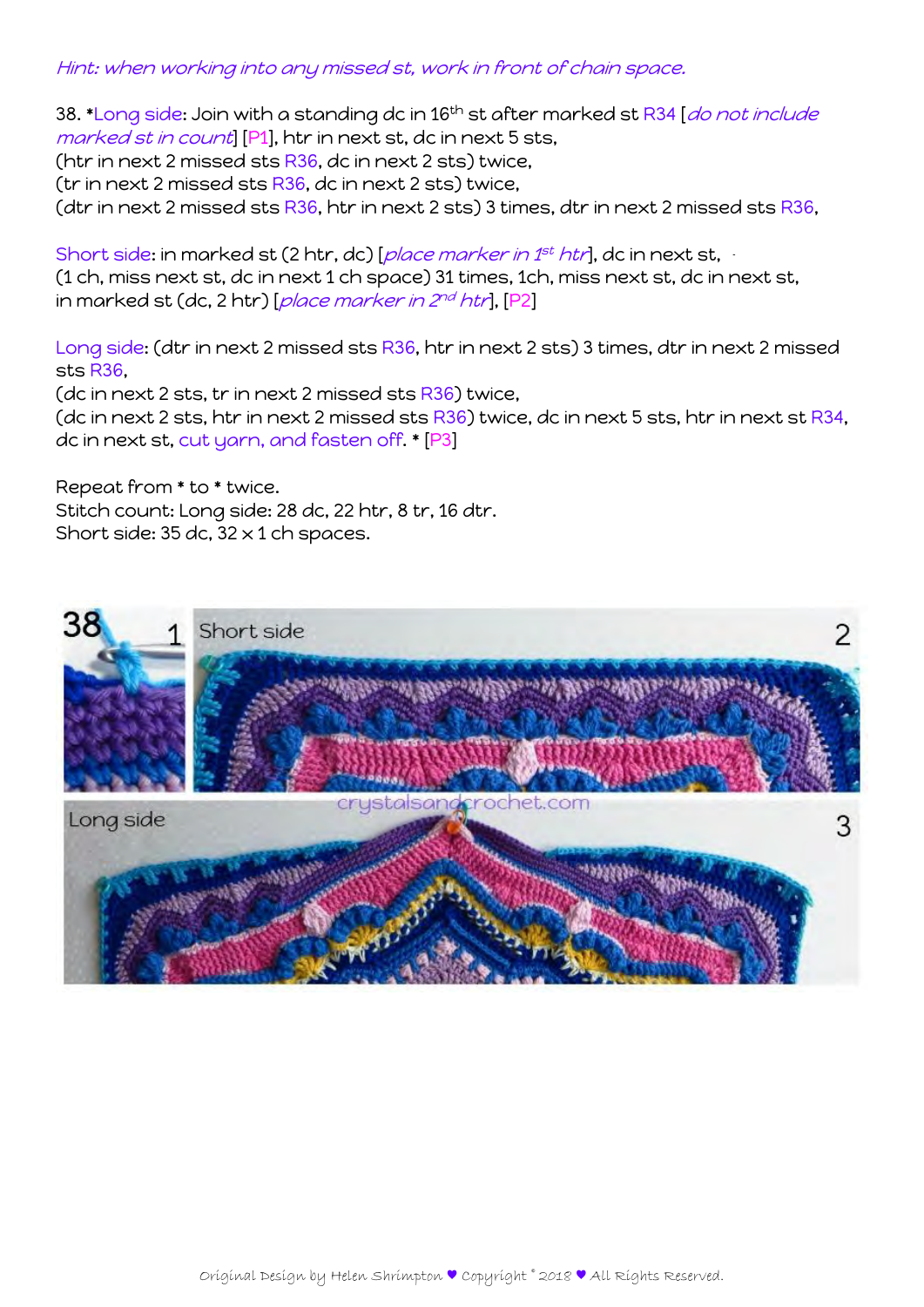39. \*Long side: Join with a standing dc in 14<sup>th</sup> st after marked st R34 [*do not include* marked st in count [P1], htr in next st, dc in next 3 sts,

(2 ch, miss next 2 sts, dc in next 2 sts) twice,

(2 ch, miss next 2 sts, htr in next 2 sts) twice,

(2 ch, miss next 2 sts, tr in next 2 sts) 4 times, 2 ch, miss next 2 sts,

Short side: in marked st (2 tr, htr) [place marker in 1st tr],

1 ch, miss next st, dc in next st,

(1 ch, miss next st, dc in next 1 ch space) 32 times, 1 ch, miss next st, dc in next st, 1 ch, miss next st,

in marked st (htr, 2 tr) [place marker in  $2^{nd}$  tr], [P2]

Long side: (2 ch, miss next 2 sts, tr in next 2 sts) 4 times, (2 ch, miss next 2 sts, htr in next 2 sts) twice,

(2 ch, miss next 2 sts, dc in next 2 sts) 3 times, dc in next st, htr in next st  $R34$ , dc in next st, cut yarn, and fasten off. \* [P3]

Repeat from \* to \* twice.

Stitch count: Long side: 16 dc, 8 htr, 16 tr, 18 x 2 ch spaces. Short side: 34 dc, 2 htr, 4 tr,  $35 \times 1$  ch spaces.

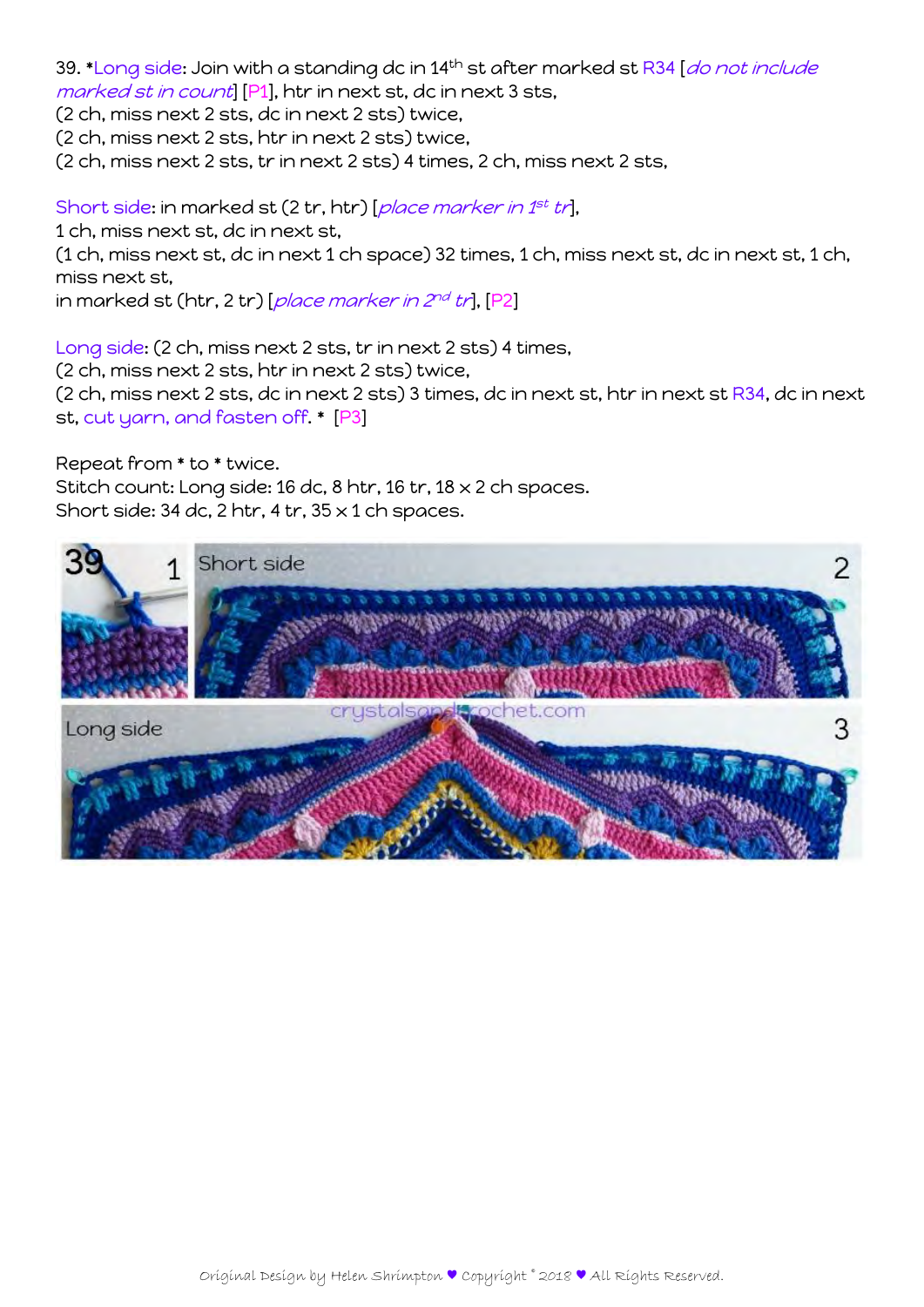40. \* Long side: Join with a standing dc in 12<sup>th</sup> st after marked st R34 [*do not include* marked st in count [P1], htr in next st, dc in next 5 sts, (htr in next 2 missed sts R38, dc in next 2 sts) twice, (tr in next 2 missed sts  $R38$ , dc in next 2 sts) 3 times, (dtr in next 2 missed sts R38, htr in next 2 sts) 3 times, dtr in next 2 missed sts R38,

Short side: in marked st (2 htr, dc) [place marker in 1<sup>st</sup> htr], dc in next st, (1 ch, miss next st, dc in next 1 ch space) 35 times, 1ch, miss next st, dc in next st, in marked st (dc, 2 htr) [place marker in  $2^{nd}$  htr], [P2]

Long side: (dtr in next 2 missed sts R38, htr in next 2 sts) 3 times, dtr in next 2 missed sts R38,

(dc in next 2 sts, tr in next 2 missed sts R38) 3 times, (dc in next 2 sts, htr in next 2 missed sts  $R38$ ) twice, dc in next 5 sts, htr in next st R34, dc in next st, cut yarn, and fasten off. \* [P3]

Repeat from \* to \* twice. Stitch count: Long side: 32 dc, 20 htr, 12 tr, 16 dtr. Short side: 39 dc, 4 htr,  $36 \times 1$  ch spaces.

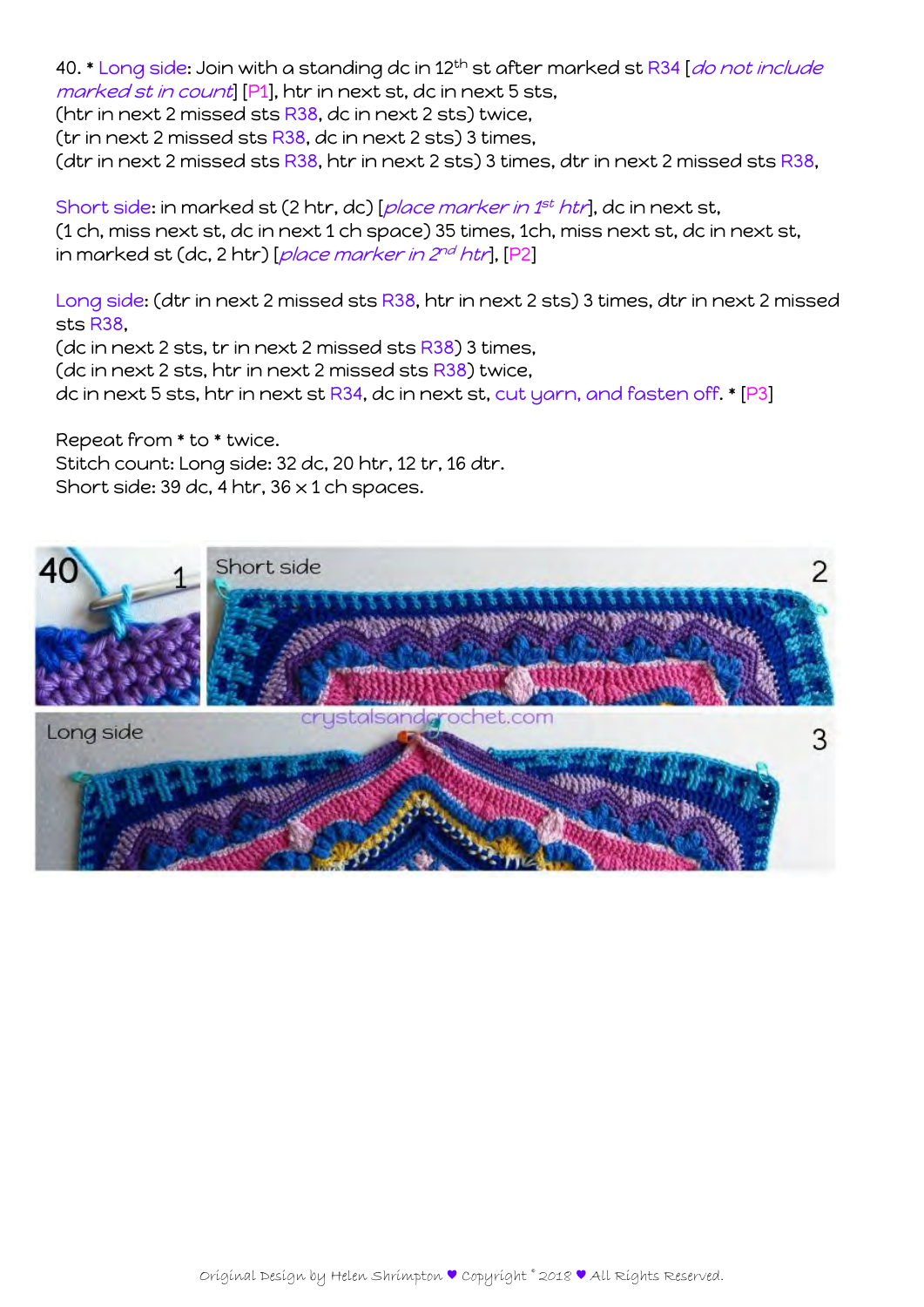41. \* Long side: Join with a standing dc in 10<sup>th</sup> st after marked st R34 [*do not include* marked st in count] [P1], htr in next st, dc in next 23 sts, htr in next 4 sts, tr in next 6 sts, dtr in next 8 sts,

Short side: in marked st (3 dtr, 2 tr) [place marker in 1<sup>st</sup> dtr], htr in next 2 sts, (dc in next st, dc in next 1 ch space) 36 times, dc in next st, htr in next 2 sts, in marked st (2 tr, 3 dtr) [place marker in  $3^{rd}$  dtr], [P2]

Long side: dtr in next 8 sts, tr in next 6 sts, htr in next 4 sts, dc in next 23 sts, htr in next st R34, dc in next st, cut yarn, and fasten off. \* [P3]

Repeat from \* to \* twice. Stitch count: Long side: 48 dc, 10 htr, 12 tr, 16 dtr. Short side: 73 dc, 4 htr, 4 tr, 6 dtr.